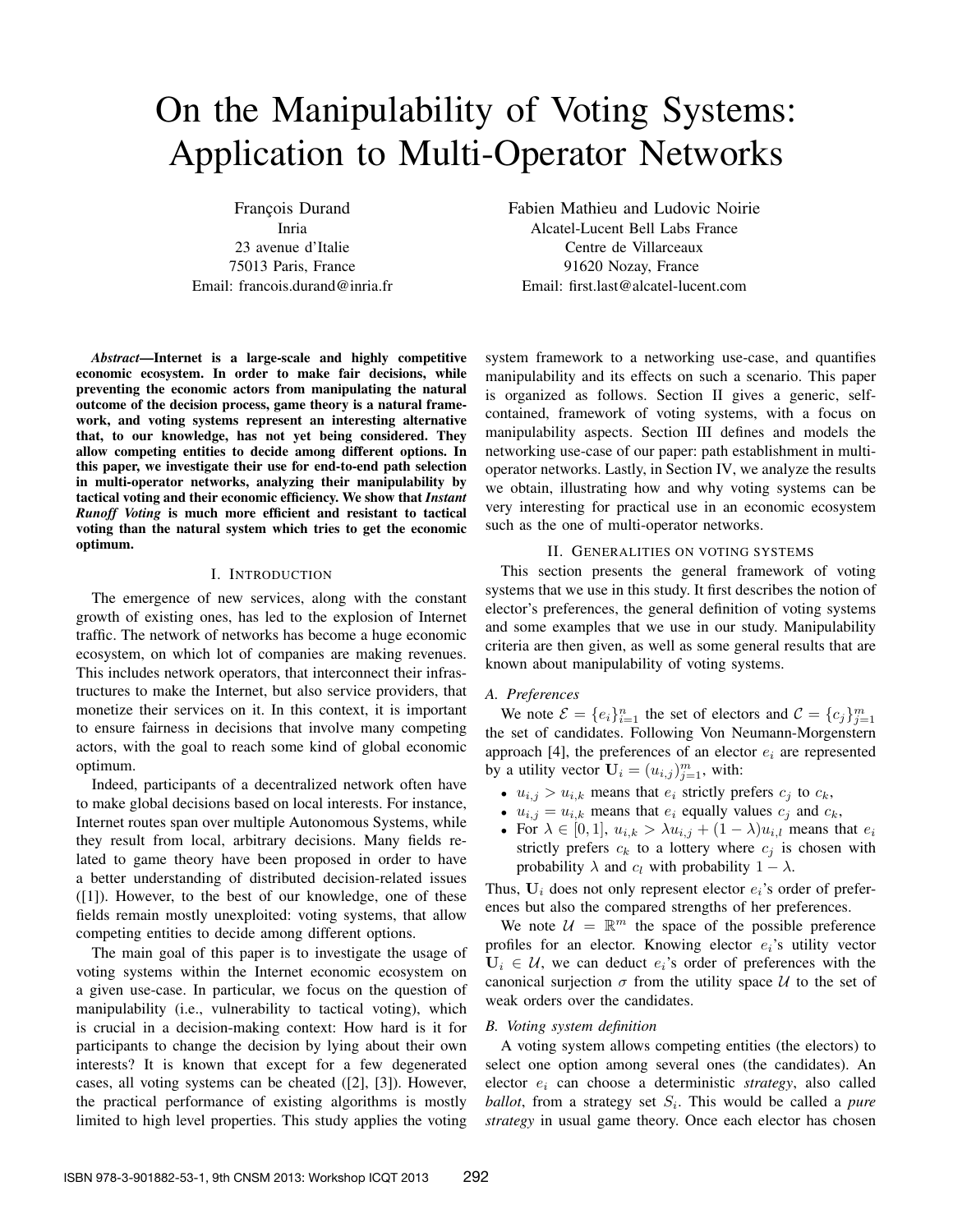a strategy, the voting system picks out a candidate, applying a voting rule function  $f : S_1 \times \ldots \times S_n \to \mathcal{C}$ . In order to link utilities to voting systems, we also need to define sincerity. For each i, we assume that there is a function  $g_i: \mathcal{U} \to S_i$  that describes the "spirit" of the voting system: If your preferences are  $U_i$ , you are supposed to vote  $g_i(U_i)$  and doing so will be considered *sincere*. Actually, most voting systems admit a simple, canonical, sincerity function:

- When  $S_i$  is equal to U, we use  $g_i = Id$ ;
- When  $S_i$  is the set of weak orders over the candidates, we use  $q_i = \sigma$ , the canonical surjection.

Note that a great part of the literature limits *voting systems* to the case where  $S_i$  is limited to the set of strict orders over the candidates [3], [5], [6], [7], [8].

#### *C. Examples of voting systems*

Voting systems are a huge family, and studying all of them is far beyond the scope of this paper. For reasons that will be detailed in Section III, we focus on the following systems:

*1) Range Voting (RV):* Each elector  $e_i$  communicates a vector of marks,  $S_i = (s_{i,j})_{j=1}^m$ . The candidates  $c_j$  who maximizes  $\sum_{i=1}^{n} s_{i,j}$  wins. We consider that  $e_i$  is sincere when she communicates her utility vector  $U_i$  as vector of marks.

*2) Exhaustive Ballot (EB):* The protocol proceeds through a series of  $m - 1$  elimination rounds. At the beginning of each round, each elector communicates her preferred candidate among the remaining ones, the candidate with least votes is eliminated. The winner is the last remaining candidate.

*3) Instant Runoff Voting (IRV):* Each elector communicates her order of preferences once and for all. Then, the protocol emulates a series of  $m - 1$  elimination rounds. In each round, the candidate who is ranked first by the least number of electors is eliminated and each ballot in her favor is transferred *automatically* to the best ranked remaining candidate.

It is straightforward that IRV is indeed an emulation of EB. In particular, if all electors vote sincerely, both systems give the same result. The main difference is that in EB, an elector can contradict herself from one round to another, like changing the candidate she says she prefers between two rounds even if she has not been eliminated.

### *D. Manipulability criteria*

We need properties that describe the manipulability of voting systems by tactical voting. We consider a given set of electors, candidates, utilities, and a voting system with an associated sincerity function.  $v \in \mathcal{C}$  denotes the candidate who is elected when all electors vote sincerely. The following definitions hold.

*1) Coalition manipulability (CM):* A subset of electors, by casting insincere ballots, can make the result of the vote strictly better from their point of view. That is, there exists a challenging candidate  $c \in \mathcal{C} \backslash \{v\}$  such that the electors strictly preferring  $c$  to  $v$  can cast their ballots so that  $c$  gets elected, assuming that other electors don't change their own ballots.

*2) Trivial coalition manipulability (TM):* There is a challenging candidate  $c \in \mathcal{C} \setminus \{v\}$  that gets elected if all electors preferring c to v use their *trivial strategy*. An elector e uses her trivial strategy for candidate  $c$  against candidate  $v$  when she pretends that all candidates in  $\mathcal{C} \setminus \{v, c\}$  have a low utility (while preserving their respective positions), that  $v$  has an even lower utility and that  $c$  has an infinite utility. For instance, the trivial strategy in RV consists of favoring the candidate  $c$  and to put the other at a disadvantage. In IRV or EB, the trivial strategy means putting  $c$  at the top and  $v$  at the bottom, while keeping one's sincere and personal order of preferences over the other candidates.

CM is about being able to manipulate the system, no matter how hard it is. It answers the question: Can the system be manipulated by omnipotent manipulators, which have a complete knowledge of the system and can cast coordinated ballots? TM, on the other hand, answers the question of an almost-zero-knowledge, decentralized, manipulation: Once the challenger  $c$  is chosen, all electors of the coalition can cast their own ballot independently.

## *E. Gibbard-Satterthwaite theorem*

We say that an elector  $e_i$  is a *dictator* iff, for any possible outcome  $c \in f(S_1 \times \ldots S_n)$ , elector  $e_i$  can cast a ballot so that the elected candidate will be  $c$ , whatever other electors vote. We say that a voting system is *dictatorial* if there is a dictator.

It is *manipulable* iff there exists a situation such that at least one single elector can benefit from casting an insincere ballot (which implies CM).

The following theorem was proved by Satterthwaite [3] for voting systems based on permutations and by Gibbard [2] in the general framework of strategies:

*Every non-manipulable voting system with at least three possible outcomes is dictatorial.*

#### III. MULTI-OPERATOR NETWORKING CASE

In this section, we define the multi-operator end-to-end path establishment problem. We first explain how voting systems can be applied to solve it, and how the set of candidate paths is selected. Then we define the cost, gain and utility modeling, which quantifies the willingness of operators to carry or not a given path. Finally we explain how the voting systems are applied and how the manipulability is calculated.

## *A. Voting systems for multi-operator path establishment* The problem to solve is the following:

*In multi-operator networks, for given ingress and egress, which end-to-end path should be selected if one takes operators' preferences into account?*

Figure 1 represents an example<sup>1</sup> of interconnection of multioperator networks, with one operator network per European country, interconnected by some geographical neighborhood.

<sup>&</sup>lt;sup>1</sup>This example is not representative of a real multi-operator network interconnection. For instance, such a flat interconnection topology differs from the historical BGP hierarchical topology of Internet. Nevertheless, our goal here is to give a simple model where costs derive from some sort of underlying metric, so a geographical basis is a natural choice. Note that some recent studies show an evolution towards flatter topologies ([9], [10]).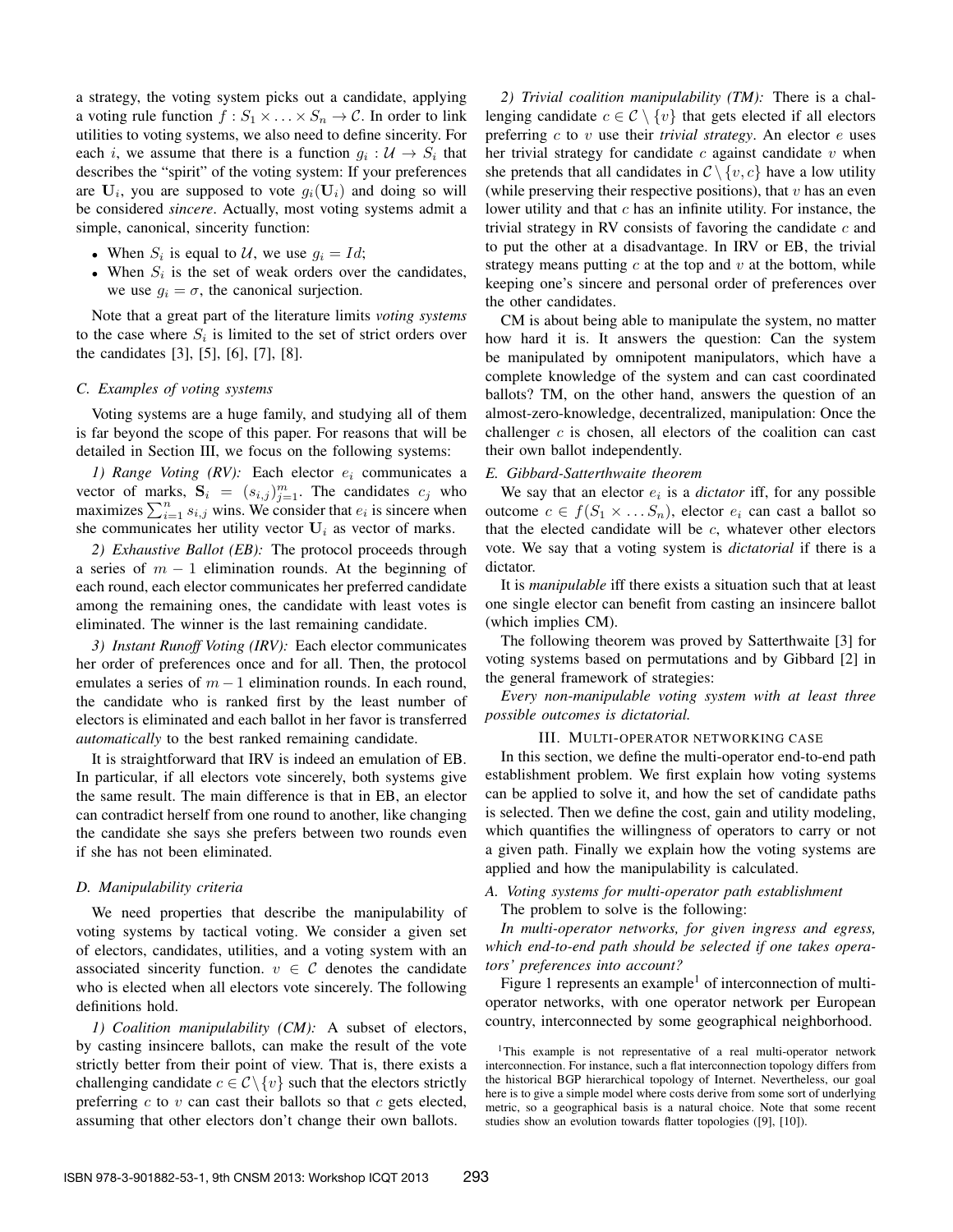

Fig. 1. Multi-operator network interconnection example

We apply the voting systems using the following modeling:

- The electors are the operators.
- The candidates are the feasible routing paths for a given demand or a subset of them.
- The preferences of each operator is represented by a utility vector, from which a ballot is defined (cf §II).
- The election result is the selected path for the client request. Any voting system can be used. Here we suppose there is a trusted and independent entity, called *supervisor*, in charge of the election process. The supervisor collects the ballots from all the operators and processes the voting algorithm to decide the winner path (but other options are possible: e.g., the operators cooperatively participating to the whole voting scheme).

Some operators may have some knowledge about the utilities of their competitors:

- by public knowledge about the utilities;
- by cooperation between some operators (coalition);
- by inference on previous votes (learning);
- by spying or information interception.

So the operators may use that knowledge to lie about their own preferences, in order to improve their benefits, maybe against the global interest. Studying the manipulability of the voting systems is thus important in that context.

#### *B. Candidate paths*

In our study case, we consider the interconnection of  $n = 38$ operator networks of figure 1.

A *demand* is a request for end-to-end connections, with the only constraint that the connection must start at a given operator network (ingress) and end at another one (egress).

For each demand, if one considers the whole set of possible paths without loop, the size of that set increases exponentially with the number of nodes in the network. So we apply the following reasonable rule to limit the number of proposed paths (only the interconnection topology is known):

• The supervisor fixes a minimal number of candidate paths  $m_{min}$ , and an initial threshold  $\delta_{min}$ .

- It knows the link topology (but not the costs!). So it computes the minimal number of hops  $h_{min}$  to satisfy the demand.
- It takes all paths without loop with a number of hops less than or equal to  $h_{min} + \delta_h$ , where  $\delta_h$  is the smallest threshold that is greater than or equal to  $\delta_{min}$  and that selects at least  $m_{min}$  candidates.
- It is important to note that:
- The candidate paths are fully determined by the demand and the parameters  $(m_{min}, \delta_{min})$ . Their exact number depends on the demand.
- For each candidate path  $c_j$ , only a subset  $\mathcal{E}_j$  of the operators  $e_i \in \mathcal{E}$  are concerned by the candidate path.
- Among the operators, some may be concerned by only a subset of candidates.

For numerical evaluations, we use two limitation options:  $(m_{min}, \delta_{min}) \in \{ (5, 0); (10, 1) \}.$  With the above rules, the first option gives on average 9.94 candidate paths per request  $(\text{min} = 5, \text{max} = 43)$ , and the second option gives on average 21.25 paths per request (min = 10, max = 127).

## *C. Multi-operator cost and gain modeling*

We define the utilities of each operator as the difference between his gains and costs for each possible path. Various cost and gain models could be defined, but the main goal of this study is to evaluate the manipulability of voting system in that context, so we used the following simplified ones  $2$ :

*1)* Cost: The cost for an operator  $e_i$  in  $\mathcal{E}_j$  to carry the path  $c_j$  is noted  $\alpha_{i,j}$ . We define  $\alpha_{i,j}$  as the sum of half the cost of the incoming interconnection link (null for the ingress operator) and half the cost of the outgoing interconnection link (null for the egress operator). For the cost of the interconnection link between two adjacent operators a and b, we choose a linear function  $C_0 + d_{a,b}/d_0$  of the distance  $d_{a,b}$  between a and b (a and b being the capital cities in our multi-network example). In our numerical study, we considered three cost options: dominated by the constant cost  $C_0$  ( $C_0 = 1$  and  $d_0 = 100 \times \max(d_{a,b})$ ), purely linear  $(C_0 = 0, d_0 = \max(d_{a,b}))$ , and intermediate  $(C_0 = 1,$  $d_0 = \max(d_{a,b})/3$ .

*2) Gain:* Concerning the gain for the operators, we consider that the client pays a fixed amount A for a given demand (flat fare). If path  $c_j$  is selected, this amount A is equally distributed between the concerned operators  $e_i \in \mathcal{E}_j$ . We fixed the value A in such a way that, when considering the least cost path for each request, the average global revenue represents 140% of the average global cost (i.e., benefit of 40%).

3) Utility: The sincere utility value for operator  $e_i$  to carry the candidate path  $c_i$  can be defined as the net income (positive or negative) for the operator if this candidate path is selected:

\n- \n
$$
u_{i,j} = \frac{A}{card(\mathcal{E}_j)} - \alpha_{i,j}
$$
\n if  $e_i \in \mathcal{E}_j$ ,\n
\n- \n $u_{i,j} = 0$ \n if  $e_i \notin \mathcal{E}_j$  (the operator is then *indifferent*).\n
\n

<sup>2</sup>If one would like to test more accurate cost or gain models, this is feasible. In our opinion, they should bring only minor changes on the major trends observed, but it may be interesting to test them in future works.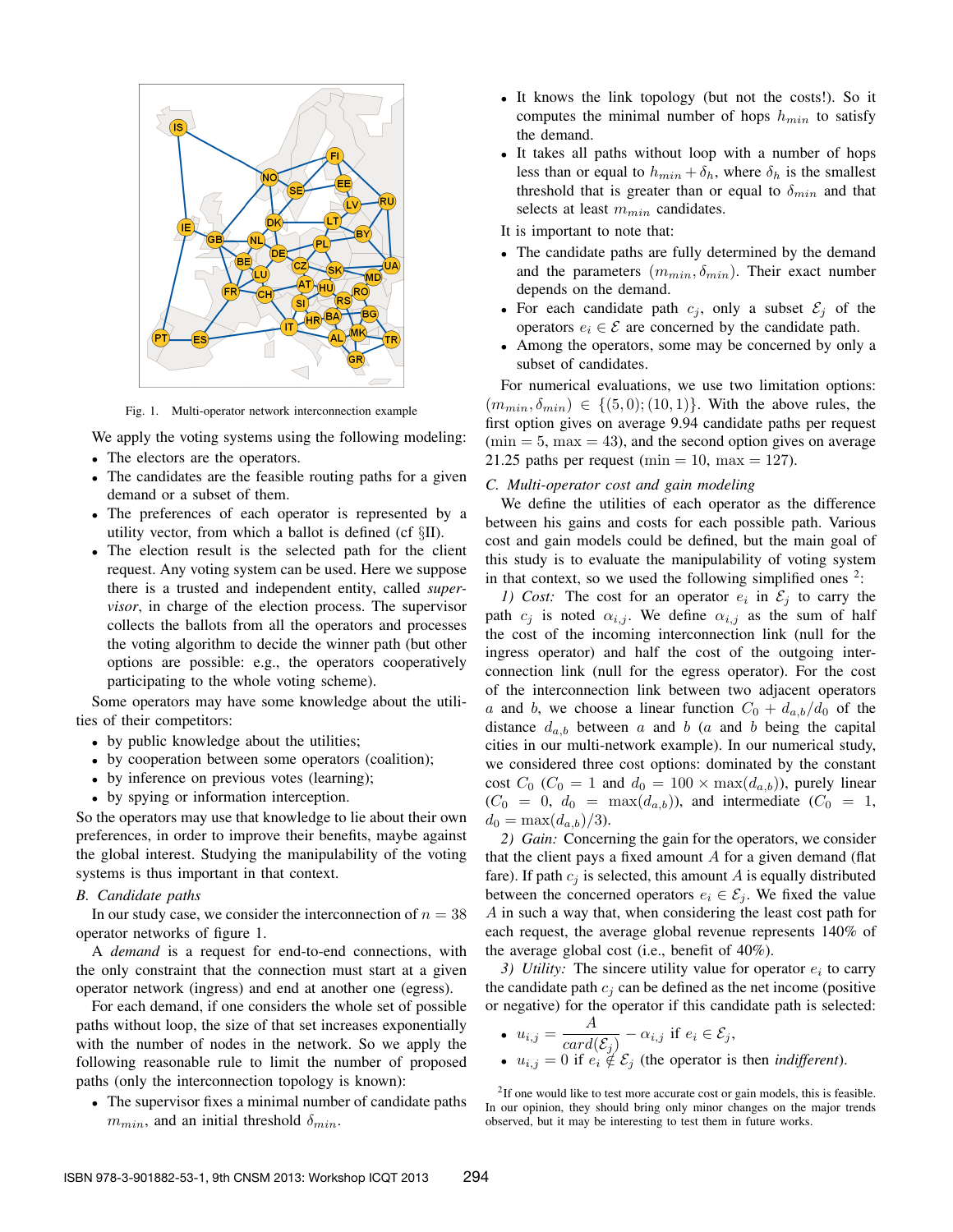*4) Global income:* The global income of a given operator depends on the distribution of the demands. In our study, we consider that the demands are uniformly distributed among each pair of different ingress and egress operators.

## *D. Voting systems for the multi-operator study case*

*1) RV:* With the utilities previously defined, the most natural choice for a voting system is the one that maximizes the global revenue, which is the sum of the utilities of all operators contributing to the selected path. This corresponds exactly to RV defined in Subsection II-C, so RV is the natural reference system. In details:

- The operators give their utilities to the supervisor;
- The supervisor sums the marks for each candidate path, and select the path with the maximal value.

One of the drawback with RV is that the operators are required to give all the information about their cost to the election supervisor. Even if it is a trusted and independent entity, they may wish to avoid giving this kind of information.

*2) IRV:* Numerous other voting systems may be applied. Previous works (see for instance [11] or [12]) suggest that IRV belongs to the least manipulable voting systems known, so we used IRV as the second voting system for our use  $case<sup>3</sup>$ . Path selection with *IRV* works as follows:

- Each elector (operator) gives the order of preferences on the candidate paths that pass through her network. and if she likes it (financial gains) or dislikes it (financial losses) in order to be able to place them relatively to the candidate paths for which she is not concerned (forced indifference for them).
- The supervisor processes the *IRV* mechanisms as defined in Subsection II-C, with the following rule with equal preferences: In each round of *IRV*, for a given operator (elector), the vote is equally divided between the candidates with the highest preference. In each round, the election supervisor eliminates the candidate path with the least votes (the number of votes may be not an integer value in this case). In case of ties, we choose to eliminate the candidate path with the lowest index  $4$ .

## *E. Manipulability algorithms*

First, for both voting systems, the manipulation of the vote by a operator is limited to the candidate paths concerning this operator: The operator cannot pretend to like or dislike a candidate path to which he must be indifferent.

*1) RV:* When electors preferring  $c$  to  $v$  try to make  $c$ win, their best strategy is obviously the trivial one: Give the maximum mark to  $c$  and the minimum mark to the other candidates, except the marks of the paths for which they are indifferent, which must remain unchanged. Because of that, TM and CM are equivalent. The maximum mark is set to  $+A$ and the minimal mark to  $-A$  in our study.

*2) IRV:* Finding out whether there is a way to manipulate with IRV is much more difficult. In fact, the problem is known to be NP-hard [13]. So we use simple methods that test the manipulability (or non-manipulability) of a given demand. When the tests are inconclusive for a given demand, we can only answer *maybe*, but when considering all demands, this allows to give lower and upper bounds for manipulability.

In order to prove that IRV is manipulable, we just try trivial manipulation. This gives a lower bound of the manipulability.

In order to prove that IRV is not manipulable, our algorithm is an adaptation of [14]. The idea is to use a variation of the voting system that gives more power to manipulators and for which CM can be exactly computed. If the altered system cannot be manipulated, IRV cannot either. In details:

- At each round, we authorize the manipulators to change their vote. This shifts the voting paradigm from IRV to EB. The interest is that eliminating candidate  $\alpha$  then  $\beta$ or  $b$  then  $a$  lead to the same situation, whatever the manipulators have done to get there. This permits an iterative approach instead of a recursive one.
- At each round, each manipulator can share her vote between several candidates, even non equally, for instance  $\frac{1}{3}$  vote for one candidate and  $\frac{2}{3}$  vote for another one. This allows a water-filling approach and avoid Knapsack-like issues.
- We authorize electors to lie even about the paths they don't belong to. So all manipulators are symmetric in right and we don't have to manage them individually.

With these modifications, we can manage the group of manipulators globally: At each round, we can divide their votes as we like between the candidates, in order to eliminate the candidate we want to.

When manipulation is impossible with these adapted rules, it is also impossible with the rules given in III-D: This provides an upper bound for IRV manipulability.

As we will see in next section, lower and upper bounds tend to be close to each other, so we get a good estimate of manipulability.

*Remark:* Actually, the previous algorithm is still very costly (virtually in  $2^m$ , where m is the number of candidates). When there are more than 25 candidates and that trivial manipulation does not work, we don't try to prove the impossibility and we directly consider the test inconclusive.

#### IV. MULTI-OPERATOR NETWORKING RESULTS

In this section, we analyze the results we obtained on the multi-operator network case described in Section III.

For both *RV* and *IRV*, we first zoom on one specific scenario that will serve as reference, and then we extend the results for several parameters. We observe manipulability and economic efficiency, with sincere and insincere ballots.

## *A. Reference scenario*

Our reference scenario is the case with  $(m_{min}, \delta_{min})$  = (5, 0) (on average 9.94 candidate paths per demand) and the intermediate link cost model ( $C_0 = 1$ ,  $d_0 = \max(d_{a,b})/3$ ). For this scenario, we measure:

<sup>3</sup>Actually, we also tried other voting systems in experiments not presented here, and verified that IRV was the most promising candidate with respect to manipulability for our concerns.

<sup>&</sup>lt;sup>4</sup>It could be done randomly, but the impact is marginal in our problem.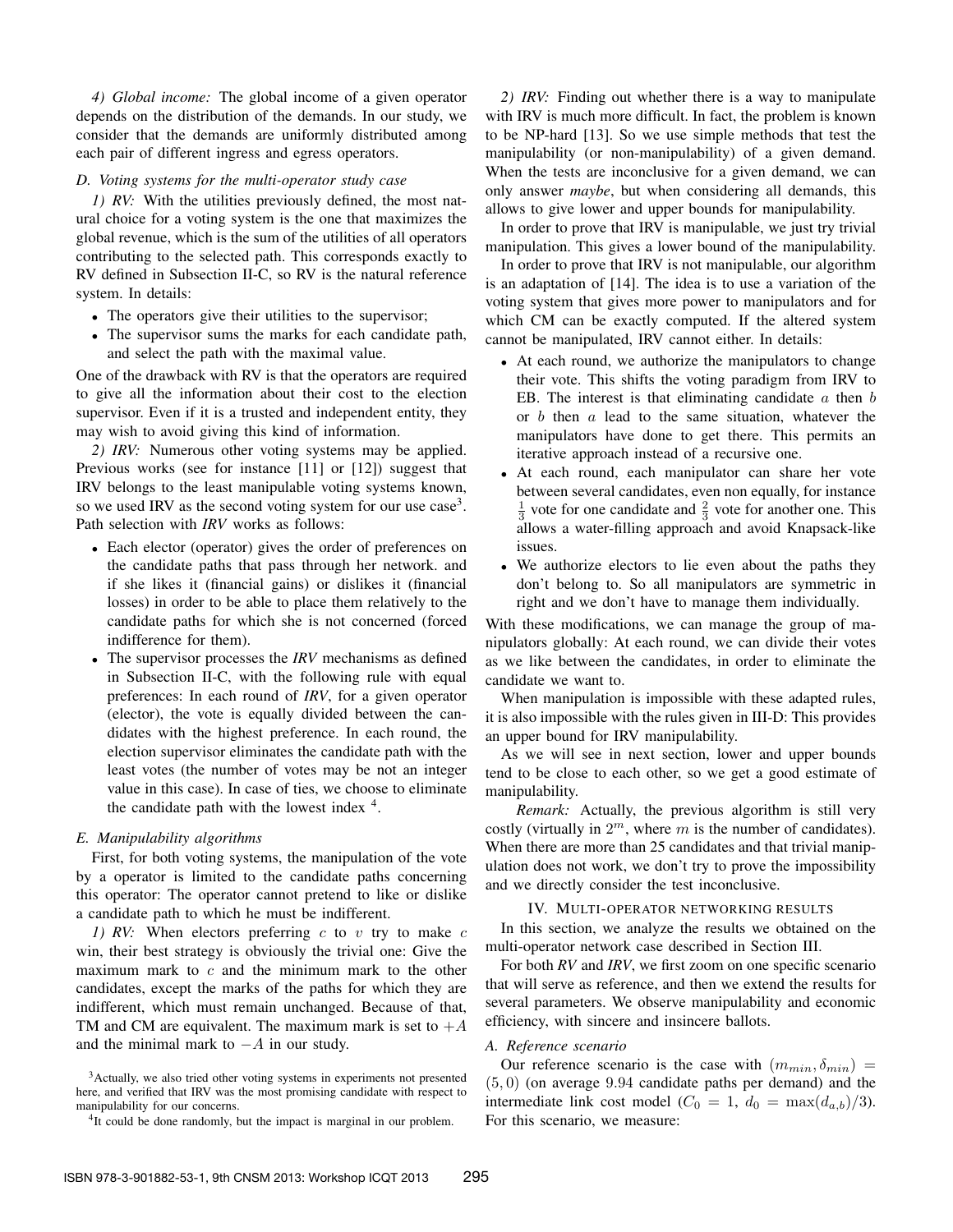| Voting system                     | RV     | IRV                |
|-----------------------------------|--------|--------------------|
| Sincere efficiency                | 100%   | $95\%$             |
| Manipulability                    | 96%    | $< 20\%$ (TM: 18%) |
| Insincere efficiency (average)    | 37%    | 90%                |
| Insincere efficiency (worst case) | $-75%$ | 89%                |

TABLE I MAIN RESULTS FOR THE REFERENCE SCENARIO  $((m_{min}, \delta_{min}) = (5, 0), (C_0, d_0) = (1, \max(d_{a,b})/3))$ 

- *Sincere efficiency*: global net income, in percentage of the optimal global net income that assumes sincere voting for all operators.
- *Manipulability*: proportion of the demands that are CM. For range voting, this can be exactly computed because CM is TM. For IRV, we use TM as a lower bound and the EB variant to give an upper bound (cf §III-E).
- *Insincere efficiency*: efficiency of the system when manipulations are allowed. For a given demand, several manipulations can occur. We can measure the average insincere efficiency, if one manipulation is selected at random, or the worst case situation if for each manipulable demand, one chooses the manipulation that minimizes the global net income (remember that by definition, the net income of the manipulators will be increased, though).

The results are presented in Table I. IRV presents many advantages over the more natural RV selection:

- For sincere voting, i.e., with no manipulation, RV gives the economic optimum as expected. While not having global optimum as a target, IRV still manages to achieve about 95% of the optimum. This slight efficiency decrease can be seen as the price to pay for robustness (see below).
- Almost all demands (96%) can be manipulated if ranged voting is used, against less than 20% for IRV.
- Considering the impact on efficiency, the degradation is very high for RV: It becomes only 37% of the optimum on average, down to -75% in the worst case scenario. On the other hand, IRV maintains a robust 90% on average (89% in the worst case scenario).

So one should retain that IRV is much less subject to manipulation than range voting, and that even when a manipulation exists, its impact on the global welfare is bearable.

## *B. Impact of parameters*

We proposed in Section III two path-limitation parameters and three cost models, so we have six possible configurations. Results for these six configurations follow.

*1) Manipulability:* Figure 2 indicates the manipulability of the considered scenarios.

For both voting systems, the most numerous the path candidates are, the most manipulable they are. This is somehow expected, as more candidates mean more possible challengers for manipulation. So the supervisor should limit the number of proposed candidates to decrease the manipulability, while keeping enough candidates to allow a fair path selection. Concerning the link cost model, we observe that the flatter it is, the lower the manipulability (for both voting systems). But the most interesting result is that the manipulability of IRV stays much lower than the one of RV in all cases. While RV



Fig. 3. Efficiency of IRV vs. Range Voting for sincere preferences

manipulation is always higher than 85%, IRV manipulation is about 30% or less except for one scenario (between 40% and 48% for the highest number of candidate paths with purely linear link cost model).

Note that for IRV, the lower and upper bounds for manipulability are relatively close. The differences are higher when the number of candidate paths increases, but this is due to the way we calculate the upper-bound (see Section III), skipping the evaluation for demands with too many candidate paths.

*2) Sincere economic efficiency:* Figure 3 gives the sincere efficiency of each voting system for the considered scenarios. By definition, RV gives 100% economic efficiency. But IRV gives an economic efficiency close to this optimum. For both low or high number of candidate paths, this efficiency is about 80% for purely linear link cost model, about 95% for intermediate link cost model, and more than 99% for constant link cost model. This confirms that, even if IRV may give a path which is not the optimal one for global economic benefits, the selected path is quite close to the optimal choice.

For completeness, Figure 3 also indicates the efficiency obtained when the path is chosen at random among the candidates, and when the worst candidate is chosen.

*3) Insincere efficiency:* To complete our study, Figure 4 displays the insincere efficiencies. For all scenarios, one observes a huge gain by choosing IRV instead of RV. For IRV, the economic efficiency is only slightly degraded compared to sincere preferences, and the worst case is never far from the average case. For RV, the economic efficiency is largely